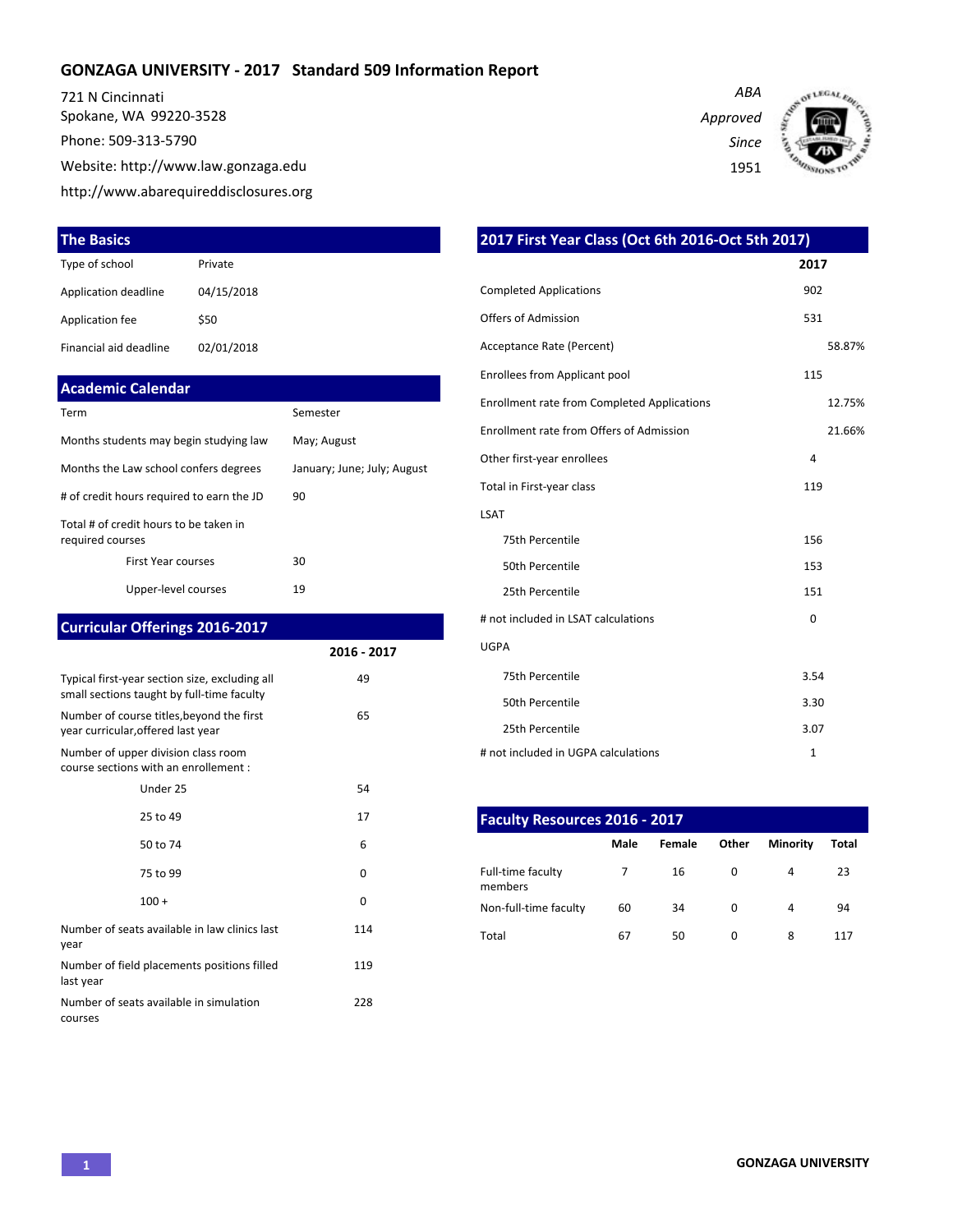| J.D Enrollment as of October 5th 2017     |                |          |              |          |                |                |                |          |                |                |                |             |                |
|-------------------------------------------|----------------|----------|--------------|----------|----------------|----------------|----------------|----------|----------------|----------------|----------------|-------------|----------------|
|                                           | 1 <sub>L</sub> |          |              |          | 2L             |                |                |          | 3L             |                |                |             | <b>Total</b>   |
|                                           | т              | М        | W            | O        | т              | M              | W              | O        | т              | М              | W              | $\Omega$    | т              |
| Hispanics of any race                     | 10             | 5        | 5            | $\Omega$ | 6              | $\overline{2}$ | 4              | $\Omega$ | 4              | $\overline{2}$ | $\overline{2}$ | $\Omega$    | 20             |
| American Indian or Alaska Native          | 0              | $\Omega$ | $\Omega$     | 0        | $\Omega$       | $\Omega$       | $\Omega$       | $\Omega$ | $\mathbf 0$    | 0              | 0              | 0           | 0              |
| Asian                                     | 3              | 2        | 1            | $\Omega$ | $\Omega$       | $\Omega$       | $\Omega$       | $\Omega$ | 1              | 0              | $\mathbf{1}$   | $\Omega$    | 4              |
| <b>Black or African American</b>          | $\Omega$       | $\Omega$ | $\Omega$     | $\Omega$ | $\overline{2}$ | $\mathbf{1}$   | $\mathbf{1}$   | $\Omega$ | $\overline{2}$ | $\overline{2}$ | $\Omega$       | $\Omega$    | 4              |
| Native Hawaiian or Other Pacific Islander | 1              | 0        | $\mathbf{1}$ | 0        | 0              | 0              | 0              | 0        | $\mathbf 0$    | 0              | $\mathbf 0$    | 0           | 1              |
| Two or More Races                         | 8              | 3        | 5            | $\Omega$ | 6              | 4              | 2              | $\Omega$ | 7              | 1              | 6              | 0           | 21             |
| <b>Total Minority</b>                     | 22             | 10       | 12           | $\Omega$ | 14             | $\overline{7}$ | $\overline{7}$ | $\Omega$ | 14             | 5              | 9              | $\mathbf 0$ | 50             |
| White                                     | 93             | 46       | 47           | $\Omega$ | 78             | 37             | 41             | $\Omega$ | 74             | 52             | 22             | $\mathbf 0$ | 245            |
| Nonresident Alien                         | 1              | 0        | $\mathbf{1}$ | $\Omega$ | $\mathbf{1}$   | $\Omega$       | 1              | $\Omega$ | $\Omega$       | $\mathbf 0$    | $\Omega$       | $\Omega$    | $\overline{2}$ |
| Race and Ethnicity Unknown                | 3              | 0        | 3            | 0        | 6              | 4              | $\overline{2}$ | 0        | $\overline{7}$ | 6              | 1              | 0           | 16             |
| Total                                     | 119            | 56       | 63           | $\Omega$ | 99             | 48             | 51             | $\Omega$ | 95             | 63             | 32             | $\Omega$    | 313            |

| Tuition and Fees 2017-2018 |          |              |  |  |  |  |  |  |  |  |
|----------------------------|----------|--------------|--|--|--|--|--|--|--|--|
|                            | Resident | Non-Resident |  |  |  |  |  |  |  |  |
| Full-Time                  | \$38,715 | \$38,715     |  |  |  |  |  |  |  |  |
| Part-Time                  | \$0      | \$0          |  |  |  |  |  |  |  |  |

| <b>Living Expenses 2017-2018</b>      |          |
|---------------------------------------|----------|
| Estimated Living Expenses for singles |          |
| Living on Campus                      | \$18.624 |
| Living Off Campus                     | \$18.624 |
| Living At Home                        | \$18,624 |

# **J.D. Degrees Awarded 2016-2017**

| Hispanics of any race                     | 9              |
|-------------------------------------------|----------------|
| American Indian or Alaska Native          | 0              |
| Asian                                     | 0              |
| <b>Black or African American</b>          | $\overline{2}$ |
| Native Hawaiian or Other Pacific Islander | $\mathbf{1}$   |
| Two or More Races                         | 6              |
| <b>Total Minority</b>                     | 18             |
| White                                     | 76             |
| Nonresident Alien                         | 4              |
| Race and Ethnicity Unknown                | 9              |
| Total                                     | 107            |

| <b>Conditional Scholarships 2016-2017</b> |                 |                         |
|-------------------------------------------|-----------------|-------------------------|
| Students Matriculating in                 | # Entering with | # Reduced or Eliminated |
| 2016-2017 Academic Year                   | 102             | 23                      |
| 2015-2016 Academic Year                   | 126             | 25                      |
| 2014-2015 Academic Year                   | 124             | 25                      |

| <b>Grants and Scholarships 2016-2017</b> |              |     |                  |    |                  |              |  |  |  |  |  |  |
|------------------------------------------|--------------|-----|------------------|----|------------------|--------------|--|--|--|--|--|--|
|                                          | <b>Total</b> |     | <b>Full Time</b> |    | <b>Part Time</b> |              |  |  |  |  |  |  |
|                                          | #            | %   | #                | %  | #                | %            |  |  |  |  |  |  |
| Total # of students                      | 307          | 100 | 305              | 99 | $\overline{2}$   | $\mathbf{1}$ |  |  |  |  |  |  |
| Total # receiving<br>grants              | 288          | 94  | 288              | 94 | $\Omega$         | $\Omega$     |  |  |  |  |  |  |
| Less than 1/2 tuition                    | 154          | 50  | 154              | 50 | $\Omega$         | $\Omega$     |  |  |  |  |  |  |
| Half to full tuition                     | 120          | 39  | 120              | 39 | $\Omega$         | $\Omega$     |  |  |  |  |  |  |
| <b>Full tuition</b>                      | 14           | 5   | 14               | 5  | $\Omega$         | $\Omega$     |  |  |  |  |  |  |
| More than full tuition                   | $\Omega$     | 0   | $\Omega$         | 0  | $\Omega$         | $\Omega$     |  |  |  |  |  |  |
| 75th Percentile grant<br>amount          |              |     | \$22,000         |    | \$0              |              |  |  |  |  |  |  |
| 50th Percentile grant<br>amount          |              |     | \$18,000         |    | \$0              |              |  |  |  |  |  |  |
| 25th Percentile grant<br>amount          |              |     | \$15,000         |    | \$0              |              |  |  |  |  |  |  |